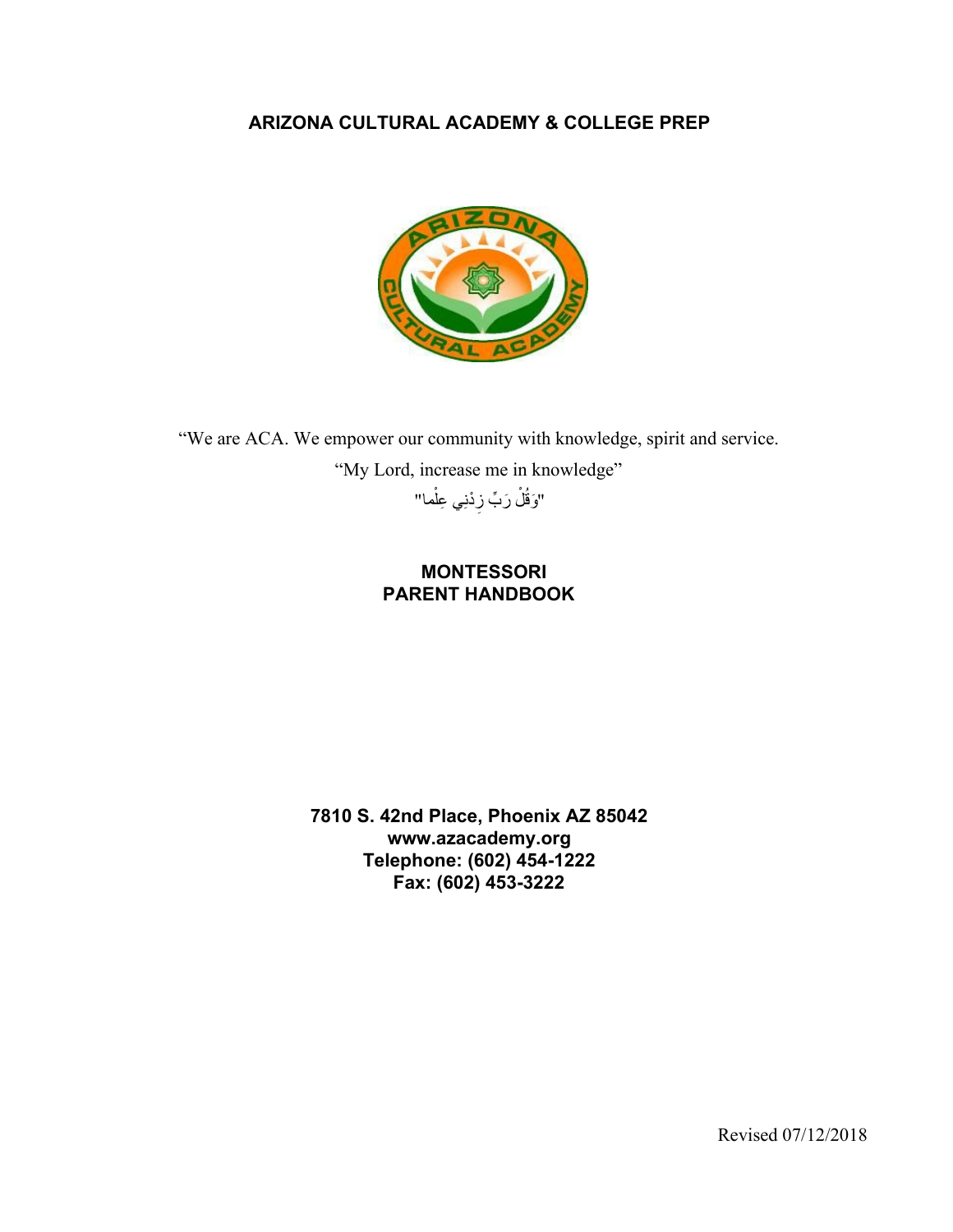**[INTRODUCTION](#page-3-0) [ACADEMIC YEAR & SCHEDULE](#page-3-1) [HOURS OF OPERATION](#page-3-2) [ADMISSION AND PROMOTIONS BETWEEN CLASSES](#page-4-0) [EARLY MONTESSORI REQUIREMENTS](#page-4-1) [MONTESSORI REQUIREMENTS](#page-4-2) [ACCEPTANCE TO KINDERGARTEN](#page-4-3) [PART TIME ENROLLMENT](#page-4-4) [CHILDREN WITH SPECIAL NEEDS](#page-5-0) [ENROLLMENT PROCEDURE](#page-5-1) [CHARGES, FEES, AND PAYMENT REQUIREMENTS](#page-5-2) [TUITION](#page-5-3) [SCHOLARSHIPS/ DISCOUNTS](#page-5-4) [WITHDRAWAL & EXTENDED LEAVE](#page-5-5) [REFUND POLICY](#page-6-0) [STUDENT SIGN IN AND SIGN OUT](#page-6-1) [AFTER SCHOOL PROCEDURES](#page-6-2) [DISCIPLINE PROCEDURES AND POLICIES](#page-7-0) [PARENT COMMUNICATION](#page-7-1) [CONFERENCES](#page-8-0) [PARENT SUPPORT PROGRAM](#page-8-1) [FIELD TRIPS](#page-8-2) [TRANSPORTATION](#page-9-0) [CURRICULUM](#page-9-1) [ASSESSMENT](#page-9-2) [SCREENING](#page-9-3) [STUDENT HEALTH & SAFETY](#page-10-0) [ILLNESS](#page-10-1) [IMMUNIZATIONS](#page-10-2) [PHYSICAL ACTIVITY](#page-10-3) [SUN SAFETY](#page-11-0) [MEDICATION POLICY](#page-11-1) [EMERGENCIES, ACCIDENTS AND INJURIES](#page-11-2) [MANDATED REPORTING](#page-12-0) [HEALTH HABITS](#page-12-1) [ORAL HEALTH](#page-12-2)**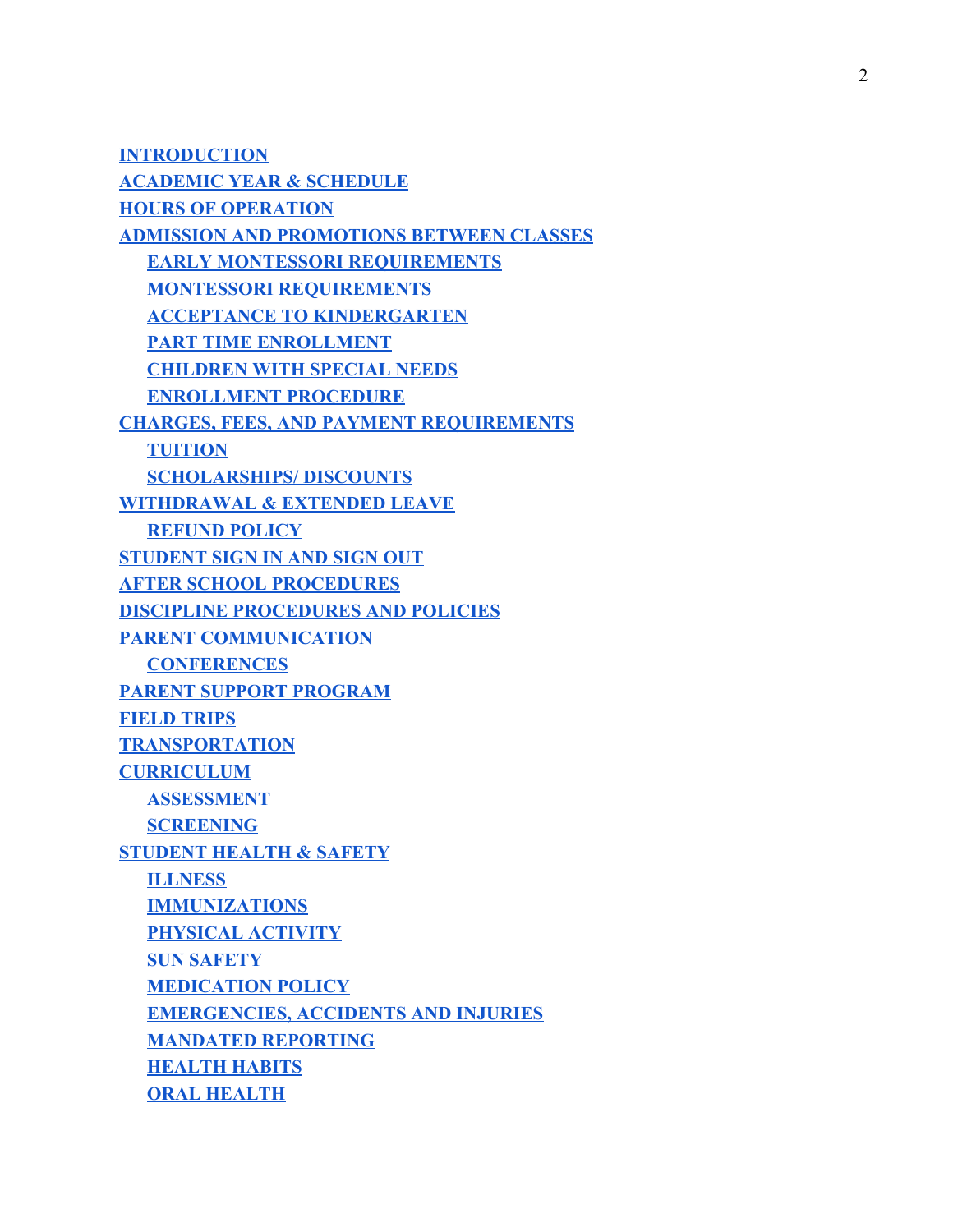| <b>TOBACCO</b>                                               |   |
|--------------------------------------------------------------|---|
| <b>NUTRITION</b>                                             |   |
| <b>JUICE</b>                                                 |   |
| <b>BOTTLES AND SIPPY CUPS</b>                                |   |
| <b>LUNCH FOR STUDENTS</b>                                    |   |
| <b>FAMILY STYLE MEALS</b>                                    |   |
| <b>DIAPERING AND TOILET TRAINING (EARLY MONTESSORI ONLY)</b> |   |
| <b>CLOTHING</b>                                              |   |
| <b>FACILITY, SAFETY AND SECURITY</b>                         |   |
| <b>EVACUATION DRILLS</b>                                     |   |
| <b>PARENT ACCESS</b>                                         |   |
| <b>LIABILITY INSURANCE</b>                                   |   |
| <b>INSPECTION REPORTS</b>                                    |   |
| <b>PESTICIDE NOTIFICATION</b>                                |   |
| <b>CHILD CARE LICENSURE</b>                                  |   |
| <b>EMPOWER PROGRAM</b>                                       |   |
| <b>QUALITY FIRST</b>                                         |   |
| <b>CONTACT INFORMATION</b>                                   |   |
| <b>ATTACHMENTS</b>                                           |   |
|                                                              | A |
|                                                              |   |
|                                                              |   |
|                                                              |   |
|                                                              |   |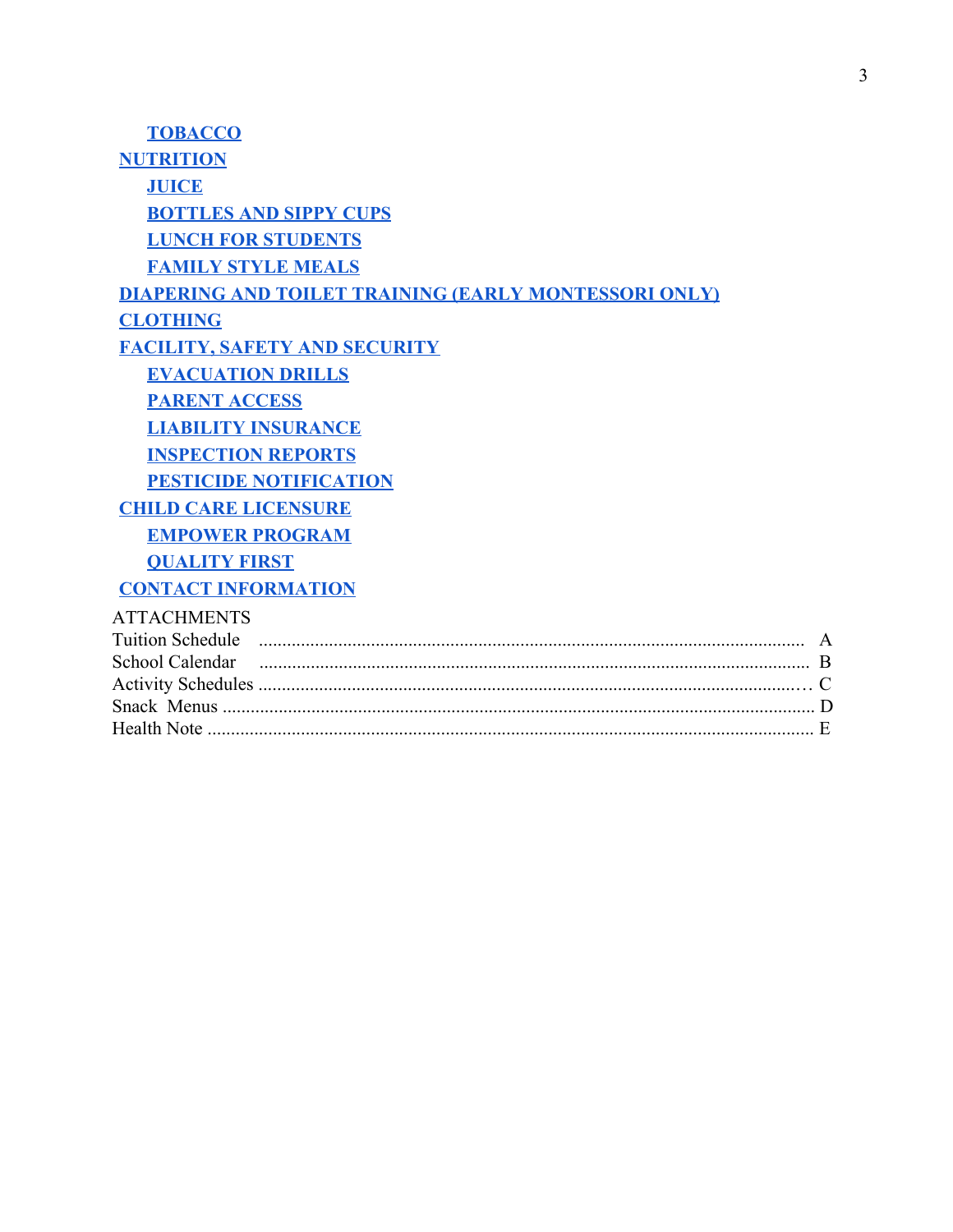### <span id="page-3-0"></span>**INTRODUCTION**

The Arizona Cultural Academy & College Prep (ACACP) Montessori is a unique blend of a pure Islamic mandate, the Montessori Method of teaching, and modern themes of child development and education. The philosophy of Dr. Maria Montessori, a revolutionary early childhood educator, combined with the strong doctrines of Islam, make this institution very special. We are here to serve the community, and to help children attain their fullest potential, academically, socially, emotionally, physically and spiritually, during the early years of learning and development. This program is designed to meet the developmental needs of 1 - 6 year olds. Children are treated with dignity and respect in all aspects of their physical and emotional well-being.The ACACP Montessori is classified and licensed as a full day care child care provider by the Arizona Department of Health Services.

The emphasis of our Islamic Montessori program is placed on:

- 1. Rearing the child with Islamic values
- 2. Total child development
- 3. Stimulating curiosity and laying a foundation for lifelong learning
- 4. Developing inner discipline and independence
- 5. Providing an environment conducive to achieve the above.

To assure quality in our Montessori Program, we have provided the following components to achieve this goal:

- Child Care Licensure by the State of Arizona Department of Health Services (AZDHS)
- Participation in the Empower program through AZDHS
- Participation in the Quality First program through First Things First
- AdvancED accreditation
- Qualified and experienced staff including Montessori Certified Staff.
- Authentic Montessori materials
- Child oriented Arabic, Qur'an, and Islamic Studies program
- A spacious and nurturing indoor environment and a safe, outdoor environment with adequate adult supervision (AZDHS ratios are kept at all times). Teachers are positioned to see as many children as possible and keep children in their sight.

#### <span id="page-3-1"></span>**ACADEMIC YEAR & SCHEDULE**

Please see attachments B and C for the school calendar for breaks and early release days and individual room daily schedules.

#### <span id="page-3-2"></span>**HOURS OF OPERATION**

The ACACP Montessori regular hours of operation are Monday through Thursday from 7:50 AM to 3:20pm. Fridays are from 7:50 AM to 2:30 PM. Extended hours may be available only if there is enough enrollment to justify additional staff. ACACP reserves the right to alter school operation hours during the month of Ramadan. Parents will be informed of hours of operation and any schedule changes prior to the start of Ramadan.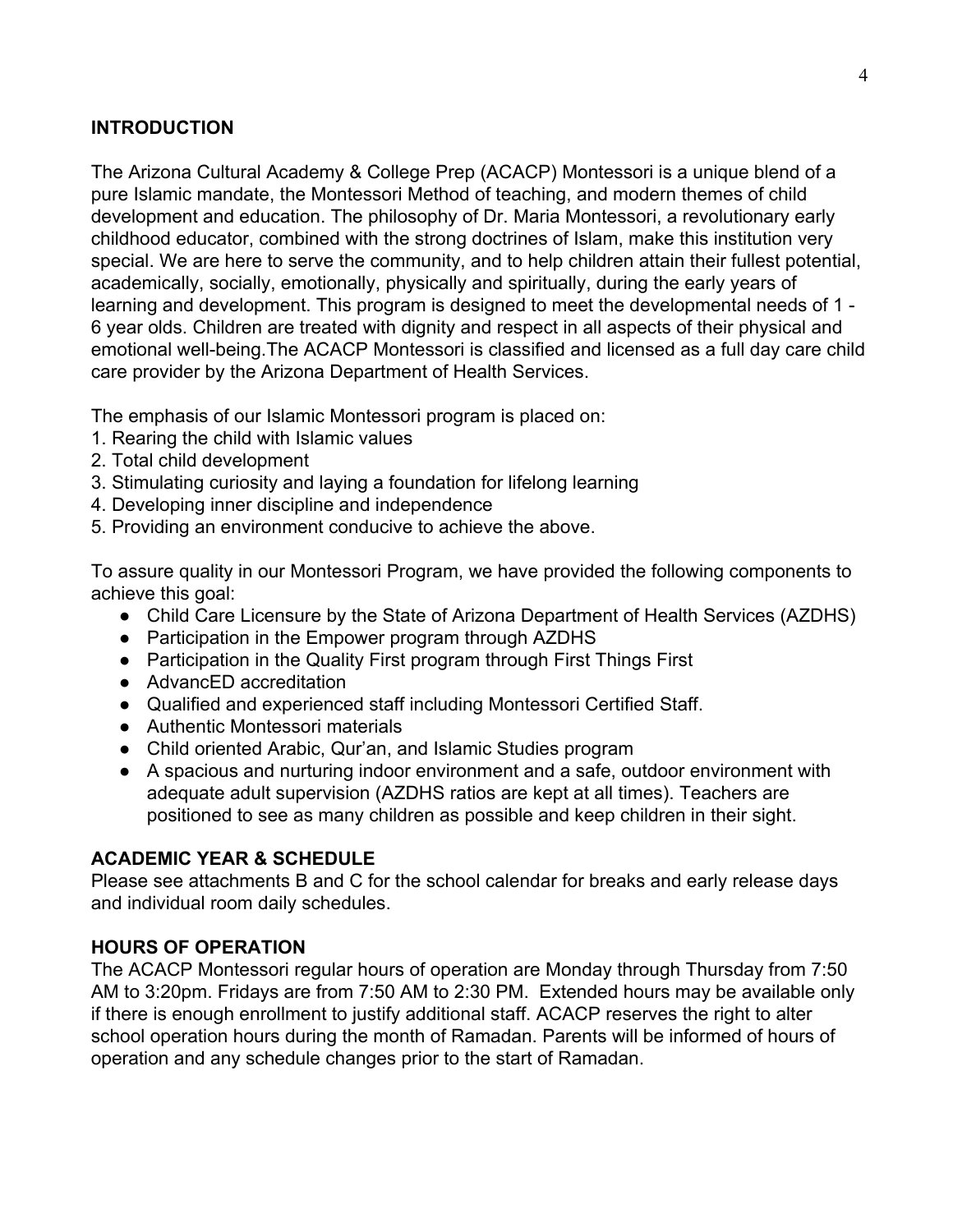## <span id="page-4-0"></span>**ADMISSION AND PROMOTIONS BETWEEN CLASSES**

All Montessori admission or promotions between classes is at the discretion of the Director who takes into consideration teacher and parent feedback. Students are assigned to a classroom upon enrollment based on age, availability, enrollment date, and parent requests are recognized but **not guaranteed**. Children will always have proper supervision and care.

## <span id="page-4-1"></span>M6 REQUIREMENTS

- The child must be at least one year old
- The child must be able to walk; we are not licensed for crawling 1 year olds or infants at this time.
- Children turning 3 after December 31<sup>st</sup> will not be moved to the next classroom until the following school year.
- Children in M6 may transition in the middle of the school year if they should have been in M5 based on age, but could not because of late potty training. Students will begin the transition process by visiting the classroom multiple times before finalizing the transition.
- If the teachers and director see a child's needs are not being met in a classroom, developmentally appropriate criteria will be used to consider transitioning a child earlier or later than the above time frame.

## <span id="page-4-2"></span>M3, M4 & M5 REQUIREMENTS

- $\bullet$  The child must be three years of age by December 31 $^{\text{st}}$  of the current school year to be placed in the 3 year old classroom.
- The child must be four years of age my December 31<sup>st</sup> of the current school year to be placed in the 4 year old classroom.
- Children who are **not toilet trained** at the start of the current school year (or time of enrollment if starting later) will be placed in the Early Montessori. Upon becoming toilet trained children who meet the cutoff date will be moved to the next Montessori classroom.

# <span id="page-4-3"></span>KINDERGARTEN REQUIREMENTS

• Children should be 5 years old by December  $31^{st}$  of the current school year to be accepted into Kindergarten**.** Younger children will not be considered for early entry.

## <span id="page-4-4"></span>PART TIME ENROLLMENT

Kindergarten students must be enrolled full time.

A limited number of part time spots are available in the other Montessori classrooms. Due to limited space, when the demand of full time program rises, ACACPM reserves the right to request the part-time attendance student to change enrollment status as requested or withdraw their child at the end of the current quarter. Part time spots are half days from 7:50 AM to 12:00 PM, three full days a week, and for M6 only two days a week. Special requests for other part time arrangements are to be approved by the director. **Under no circumstance are children allowed to make up missed time even if your child is absent or there is a holiday.**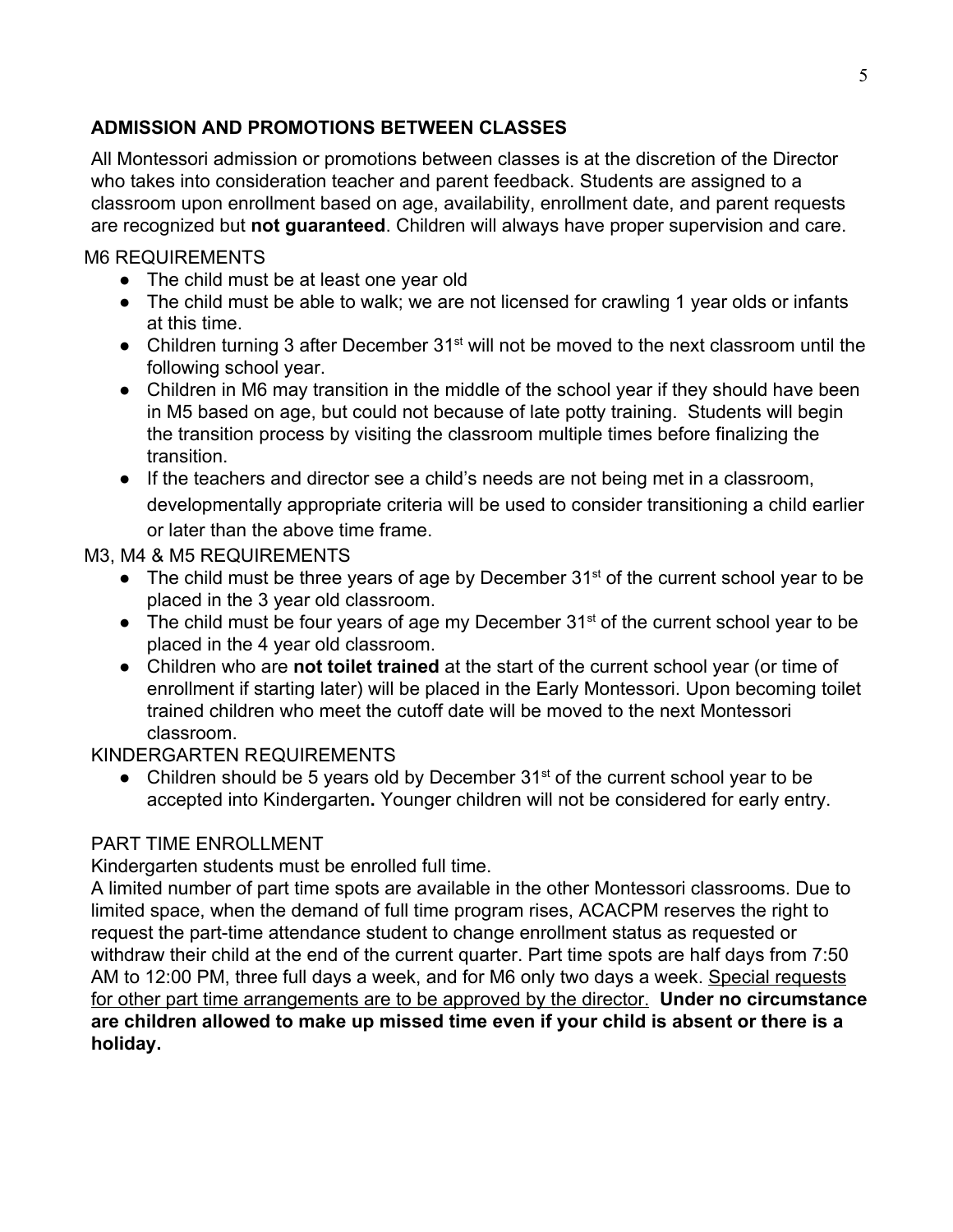### <span id="page-5-0"></span>CHILDREN WITH SPECIAL NEEDS

 ACACP Montessori does not have staff trained in special education or special services. If the Directress, after observing the child in the classroom believes the child will benefit from being in our Montessori with minimal accommodations and the child meets admission requirements then the child may be admitted. Any IEP services needed are not the responsibility of ACACP or ACACP Montessori; the parents should contact their school district concerning special education services if needed. We encourage families to become advocates and make primary decisions regarding services needed by their children.

## <span id="page-5-1"></span>ENROLLMENT PROCEDURE

The Montessori Program is for 1 to 6 year olds.

Applications must be filled out online through Renweb (School Management Program). The link is available from our website [http://www.azacademy.org/montessori/registration.cfm.](http://www.azacademy.org/montessori/registration.cfm) At the time of enrollment you will need to bring in a birth certificate and immunization record if not uploaded while completing the application or email it to the Montessori Administrator or bring it to school to be copied.

### **Please fill out all forms completely and provide all required documents. If your child's file is incomplete, your child will not be permitted to attend class until we have all necessary paperwork.**

#### <span id="page-5-2"></span>**CHARGES, FEES, AND PAYMENT REQUIREMENTS Fees paid upon enrollment**

- Tuition Fee for the first Two months (Tuition tables attached)
- Registration fee

# <span id="page-5-3"></span>TUITION

# **Please see attached tuition table for current tuition costs and installment due dates**

- There is a late payment fee for all delayed payments. Students may be returned home if tuition is delinquent after 30 days.
- Absentee fees apply, if your child is absent tuition is not discounted or adjusted if your child does not attend.

## <span id="page-5-4"></span>SCHOLARSHIPS/ DISCOUNTS

The ACACP Montessori offers a multiple-sibling discount; details are worked out with the school accountant.

Kindergarten students must fill out required scholarship applications Greater AZ and APESF. Additional scholarships for K students may be available from STO organizations (links available here [http://www.azacademy.org/montessori/montessori\\_tuition.cfm\)](http://www.azacademy.org/montessori/montessori_tuition.cfm). ACACP does not determine who is awarded scholarships from outside STO organizations.

# **WITHDRAWAL & EXTENDED LEAVE**

<span id="page-5-5"></span>Any Parent withdrawing their child from ACACP Montessori should fill out the withdrawal form with the Montessori Administrator. An exit interview will be made with the principal. All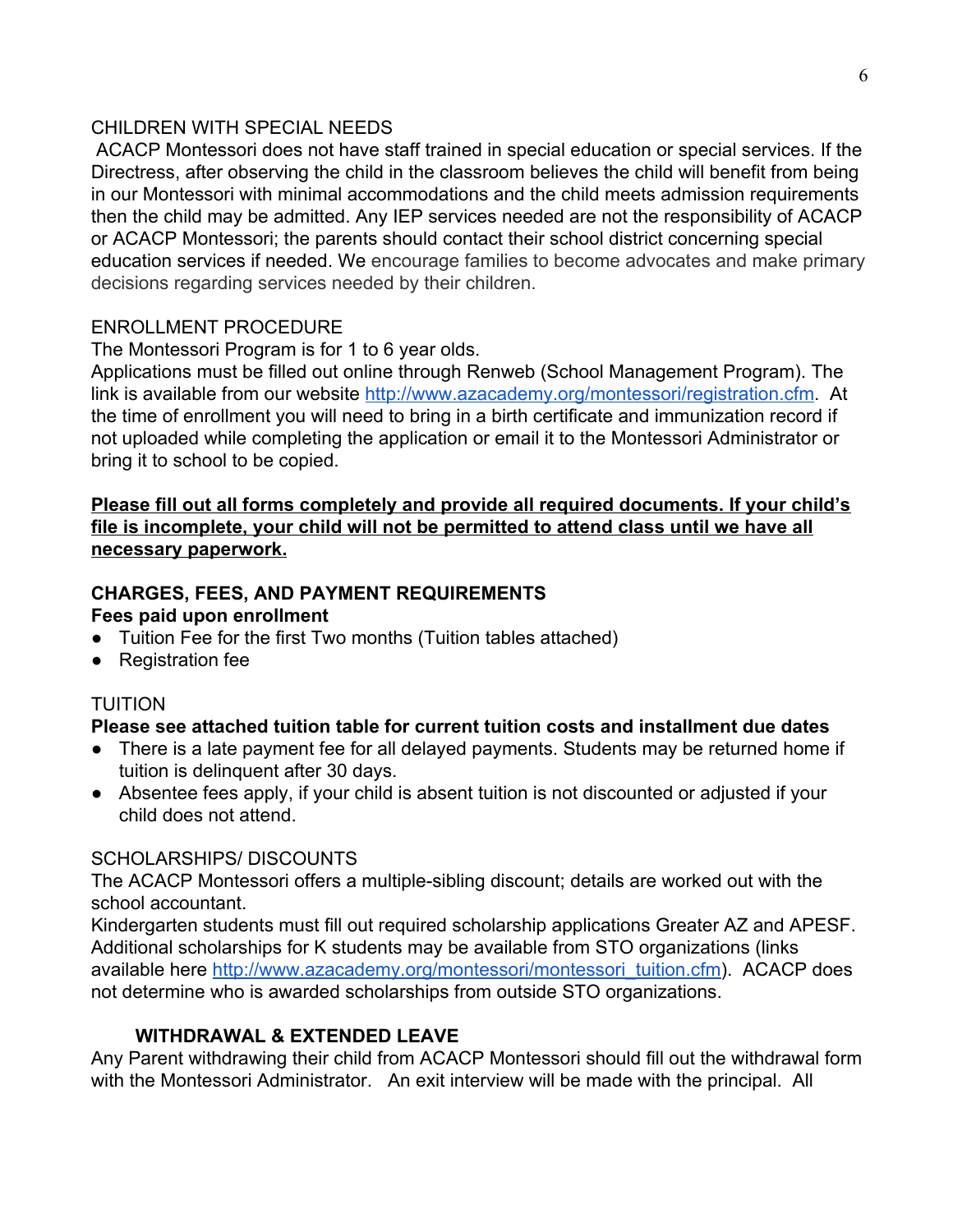accounts for tuition must be paid before student's records will be released to another learning institution.

If a student is being temporarily withdrawn from school for two weeks or more, the extended leave form should be filled out with the Montessori Administrator with departure and returning dates.

#### <span id="page-6-0"></span>REFUND POLICY

Registration and re-enrollment fees are non-refundable. If a child is withdrawn from the school and has tuition paid ahead, ACACP will prorate tuition and issue a refund less \$100 early withdrawal fee after the proper forms and exit interview are completed.

#### <span id="page-6-1"></span>**STUDENT SIGN IN AND SIGN OUT**

Each Montessori child must be signed in and out by a parent or an adult authorized on the **Emergency, Information and Immunization Record Card**. **As you drop off and pick up your child you must sign the Montessori sign-in/sign-out sheet printing your first initial and last name.** This is state law and is enforced for the safety of your children. Montessori Parents are asked to park legally and bring their children into the classrooms. A classroom will be open starting at 7:30AM. Extended hours may be available if current enrollment justifies it.

If a student is dropped off in the classroom and not signed in, a staff member authorized on the Parent Consent form will sign the child in. If this question is not answered on the Parent Consent form, parents will be called to return to the school and sign them in. The student will be taken to the office while waiting to be signed in. Additional fees will be charged until he/she is signed into their classroom. If a Montessori student is found wandering the campus and not signed in, ACACP reserves the right to call the Arizona Department of Child Safety. Students that are not signed in are not our responsibility.

Students should be picked up at the Montessori classroom doors between 3:00 and 3:40pm. Montessori Parents are asked to park legally and pick up their children from the classrooms.

## <span id="page-6-2"></span>**AFTER SCHOOL PROCEDURES**

ACACP may offer after school programs, child care, and /or clubs for students that are not picked up by the end of the day if enrollment justifies. Students not picked up by 20 minutes after the end of the day will be taken to the designated after-school program, or club. Child care staff and /or club staff will be allowed to sign your child in and out when your child comes from or goes with them to a program, or club. **Parents will be charged the current rates/fees for any program or club and/or late pick up in addition to regular tuition.** Once a child is taken to the program or club he/she is no longer the responsibility of ACACP Montessori. If your child is not picked up within 80 minutes of official dismissal time, ACACP reserves the right to call the Arizona Department of Child Safety. By signing the Handbook Agreement, you are agreeing with this policy and agree to hold harmless ACA and any of its employees in the event any incident, accident, or injury occurs when your child is not in our care.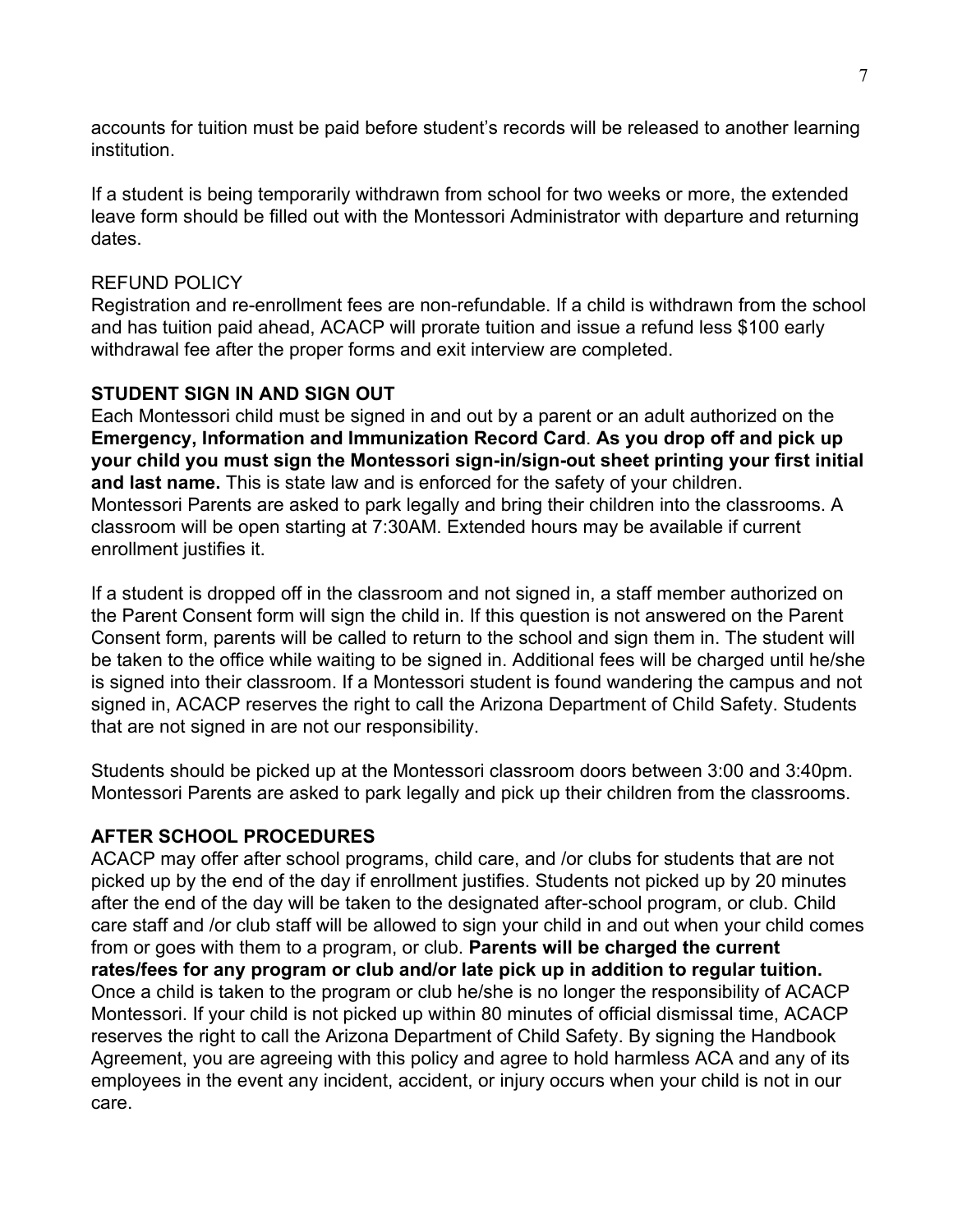#### <span id="page-7-0"></span>**DISCIPLINE PROCEDURES AND POLICIES**

Students will be recognized and encouraged when they make accomplishments or exhibit positive behaviors. Discipline shall be of a positive nature, and have as the goal the safety, the education, the self-discipline, and the character development of the child, and the collective benefit of the classroom and the school. Negative verbal interaction and/ or threats are not used.

Basic rules include but are not limited to: talk softly, walk quietly in the classroom, do not disturb another's work, touch only your own work, replace all materials as you found them, rough play or aggressive acts are not allowed at school (including but not limited to: pushing, hitting, biting, kicking, throwing things), be polite (including but not limited to: listen to the speaker, wait your turn to talk, inappropriate language is not allowed at school), and care for your friends in school.

When a child first breaks the rules, it is assumed that he did not know the proper way to behave. The teacher will explain and demonstrate how to behave and what to say in a particular situation. When a child injures or destroys, he is immediately but gently removed to a place apart from the group, but within the same room when possible (children over 2). This enables the child to observe other children's positive behavior. The child may have to sit in the "thinking chair" for a short time to think about his behavior. He may join the group for activities when he feels ready. Younger children will be redirected to other activities. **When a child bites or hurts another child intentionally, we reserve the right to notify parents immediately asking them to pick up the child.**

When a child repeatedly has problem behavior, the parents are called in for a conference. Consistent methods of discipline are discussed. Parents are encouraged to always avoid spanking or abusive methods of discipline. When no apparent progress is made with unacceptable behavior, professional counseling with a psychologist is recommended. If all efforts fail to help the child and he is a negative influence on the classroom, parents are asked to remove the child from school. Alternative placements may be suggested.

# <span id="page-7-1"></span>**PARENT COMMUNICATION**

- Check your child's binder/folder and please read any letters/ communication we send.
- Please check your email and Parent's Web for important information
- Do not send birthday party invitations (or birthday cakes or sweets) with your child to distribute at school and do not ask the teachers to hand them out.
- Ask for an appointment if you would like to observe your child during class time.
- Call the school if your child will be absent or if you will be late picking up your child (Fees still apply).
- When arriving late or picking up early, sign your child in or out and leave quietly, please don't disturb the class.
- Please do not allow your child to bring balloons or toys to school, even for Show-and-Tell.
- Communicate via brief discussion at drop-off or pick-up times for daily caregiving, transition, and/or food issues from the day. If more extensive discussions are required, schedule an appointment.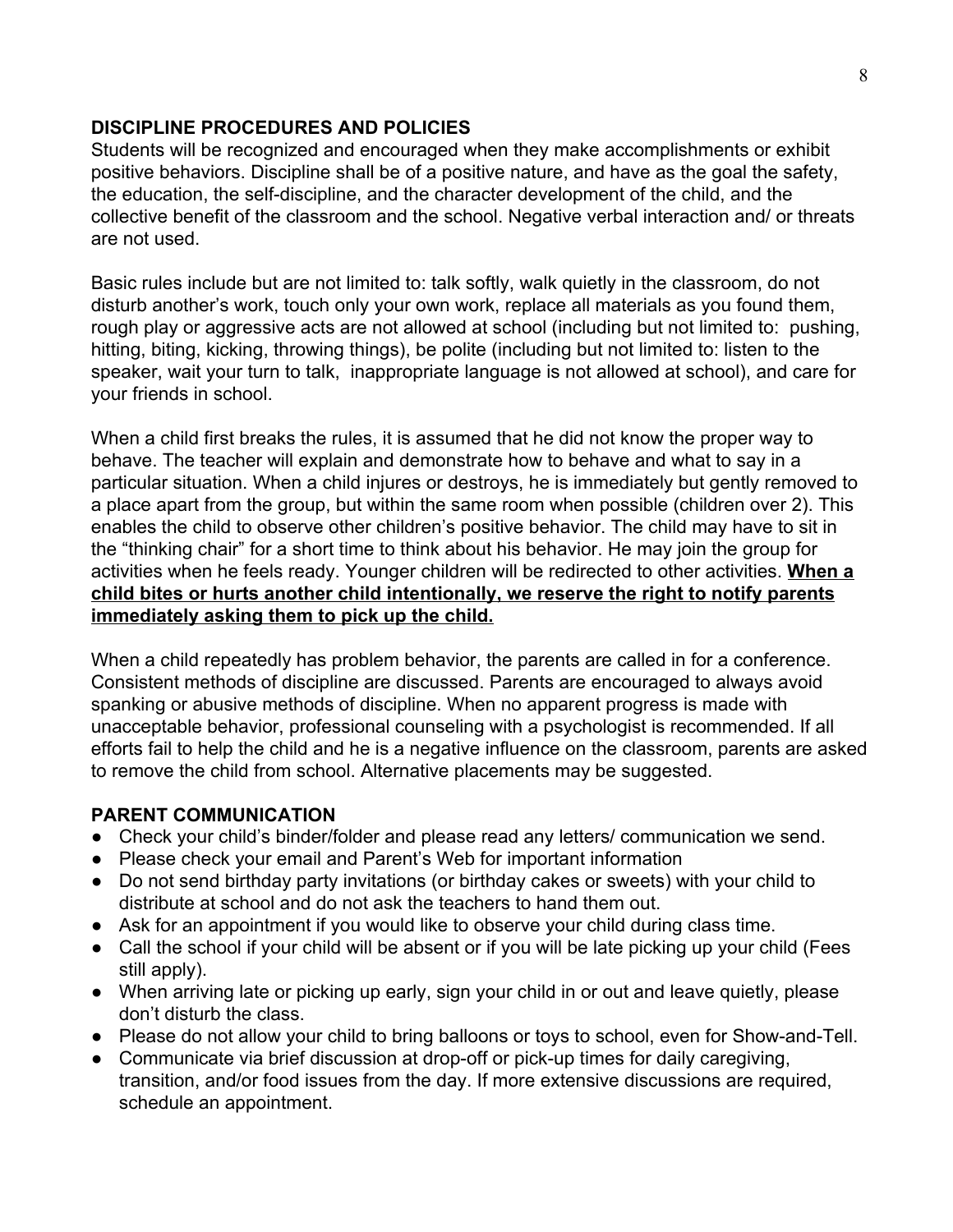<span id="page-8-0"></span>*●* Offer *constructive* critique in the spirit of Islamic *Nasiha* (advice).

#### **CONFERENCES**

The relationship between families and teachers is very important to ensure your child is receiving the best care. Conferences are vital to discuss your child's development, share and hear concerns, review developmental checklists, curriculum, health and safety, set goals/ action items, etc. Teachers will schedule a minimum of two semi-annual conferences per year; once in the fall and once in the spring. Conferences may be scheduled throughout the school year as often as necessary at the request of teachers or parents. Parents are also always welcome to contact the Montessori Administrator with any concerns in addition to meeting with the teacher.

#### <span id="page-8-1"></span>**PARENT SUPPORT PROGRAM**

Parent Support Program (PSP) requires each ACACP family to provide five support hours to the school. If you opt out or are unable to fulfil your five hours, you will be charged at the end of the year. Parents select their own activities that suit their schedule, some examples may include but are not limited to: campus events, field trips (only if you're taking care of other students), committee participation, marketing or fundraising. Parents may suggest the kind of support that they can provide.

**If you chose to volunteer in the classroom, the Arizona Department of Health regulations require all volunteers who are working with children to have a background check and be fingerprinted and must meet all health requirements including a TB test, and other paperwork.** Serving as a volunteer may help you with earning credits towards Childcare Certification. Volunteers receive no pay or compensation for their services and are not covered by worker's compensation. Volunteers are required to sign in and out in the main office and are expected to read the staff and parent handbooks and be familiar with ACACP policies. If you would like to assist us and share your talents with the staff please contact the ACACP Montessori Director.

After volunteering make sure your support hours are recorded by the Montessori Administrator so you receive credit. You can view the hours your family has completed and documented on RenWeb under "Service Hours." Contact PSP Chair at [hr-pr-consultant@azacademy.org](mailto:hr-pr-consultant@azacademy.org) for any questions, comments, or concerns regarding this program.

#### **FIELD TRIPS**

<span id="page-8-2"></span>Field trips are scheduled several times during the school year. Field trips for Montessori students must be age appropriate and authorized by the Montessori Director and the ACACP Principal. Each Montessori student attending an authorized field trip must hand in a completely filled out, signed ACACP field trip permission slip and any money needed for the field trip. The Montessori staff accompanies the students on the field trip, so if a student is not going on the field trip they must stay home. Volunteers are expected to be responsible for their own child, and at the request of the teachers, other Montessori children as well. Parent volunteers must follow Montessori procedures according to the wishes of the Montessori staff.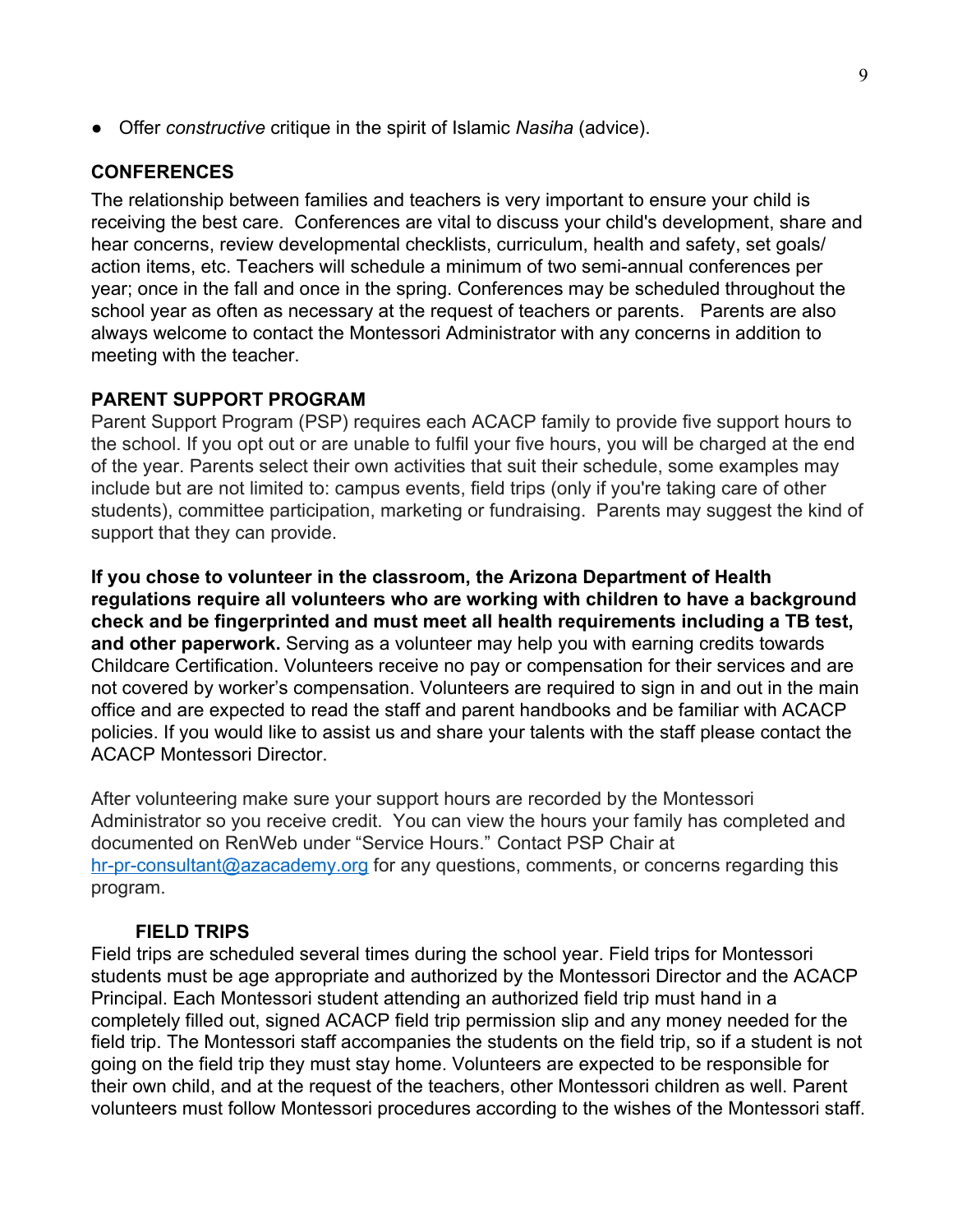Children are transported by chartered buses, driven by bus company employees. Departure and return times will be provided to parents in advance. Students who demonstrate a level of misbehavior that endangers themselves or others while on a field trip will not be allowed to attend any subsequent field trips. Early Montessori children do not have scheduled Field Trips. Volunteer hours for the mandatory parent support program may be earned while you are assisting with other students.

#### <span id="page-9-0"></span>**TRANSPORTATION**

Currently ACACP does not provide transportation for students. Transportation to and from the school must be provided or arranged by the parents. We regret the inconvenience this may cause to our parents.

## <span id="page-9-1"></span> **CURRICULUM**

- The ACACP Montessori is established to provide the best academic curriculum based on the method and philosophy of Dr. Maria Montessori in Early Childhood Development and Education incorporating the Common Core Standards and AZ Early Learning Standards, and AZ Infant and Toddler Standards.
- The ACACP implements its own Mandatory Arabic, Qur'an and Islamic Studies Curriculum to enrich the child's Islamic personality at an early age.
- Character development includes developing a positive self-identity and learning to respect others, empathy, fostering cooperative learning and problem-solving.
- The ACACP Montessori uses an adapted Spalding method of reading instruction.
- The program also includes occasional P.E. Classes except for Early Montessori students.
- Montessori curriculum is designed for multiple ages. We will introduce lessons to each child according to their level.
- Early Montessori curriculum is established to provide the best curriculum in Early Childhood Development and Education, while implementing some Montessori Principles.
- Any further questions about curriculum can be addressed montessori.admin@azacademy.org

## <span id="page-9-2"></span>ASSESSMENT

Formal and informal assessments will be used in the program to ensure program effectiveness and individual student's learning. Assessments will be used to focus individualized learning, guide teachers in lesson planning, and address possible areas of concern with students. To ensure confidentiality of records, only necessary staff members (child's teacher and administrators) will have access to assessment files. Students do not receive grades in Montessori. We utilize Teaching Strategies Gold to assist in assessing student progress and growth data.

## <span id="page-9-3"></span>**SCREENING**

 Ages and Stages Questionnaire (ASQ-3 and ASQ: SE-2) to look for strengths and possible areas of concern for our students. It will be administered center-wide three times a year. Parents are requested to fill out the ASQ within 15 days of their child's start date. Teachers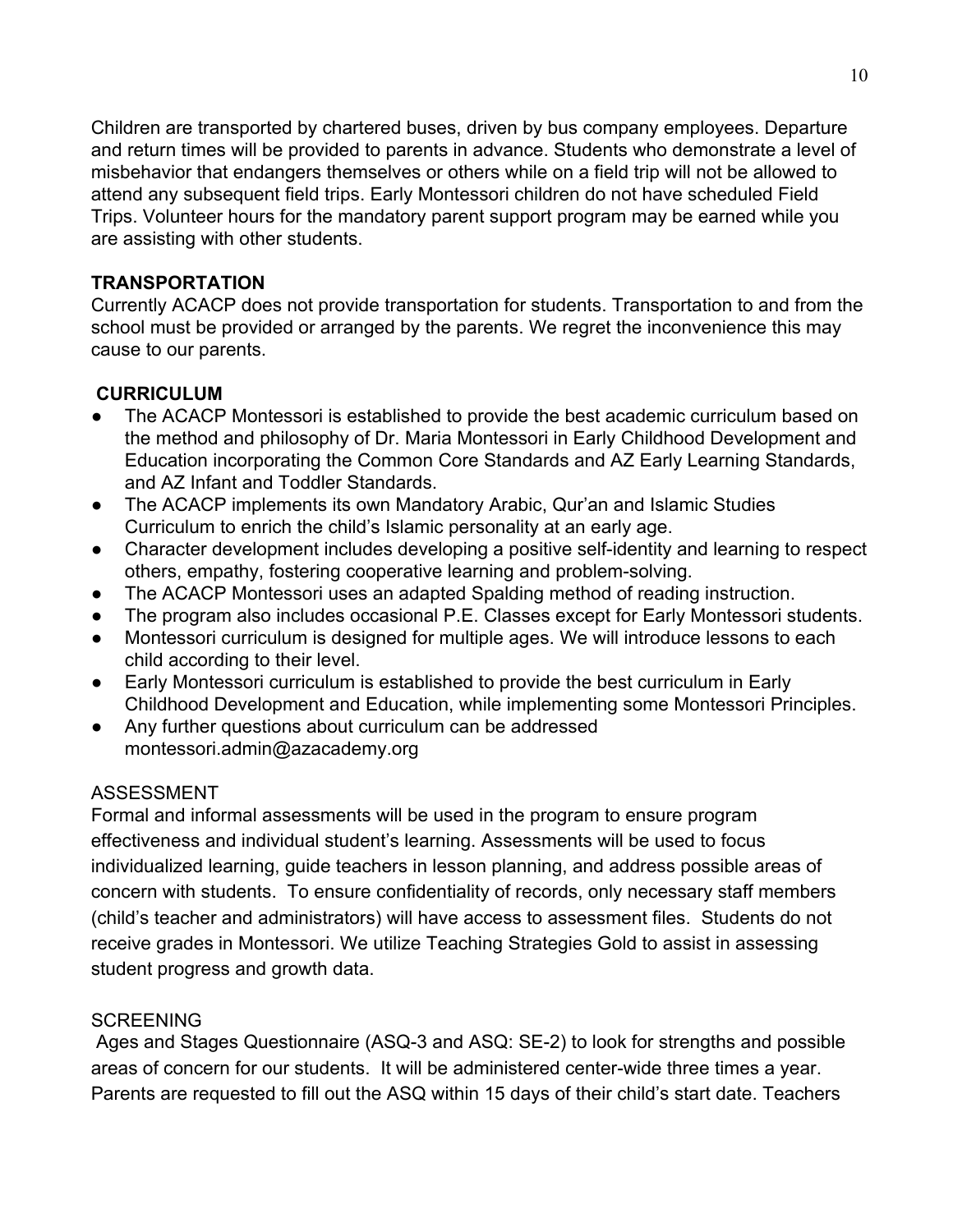will complete the ASQ for each student in September and March. New students who enroll outside the screening months will be screened after 15 but within 45 days after enrollment if they miss assessment periods. Teachers will share the ASQ results with parents during parent/teacher conferences. Parents can receive a copy of ASQ at this conference. If there are any concerns teachers will provide resources for further screening and possible referrals.

#### <span id="page-10-0"></span>**STUDENT HEALTH & SAFETY**

Student health and safety is our number one priority. We are mandated by the Arizona Department of Health Services to keep records of immunizations, emergency phone numbers, and other pertinent health records for each student. The Emergency Information Card, provides us with information regarding persons who can be reached in case of emergency if you are not available.

## <span id="page-10-1"></span>**ILLNESS**

If a student becomes ill during school hours, the parents will be notified to pick up the child as soon as possible. If a child is sent home with a fever, the child is to **remain home for 24 hours fever-free without medication (must be more than 30 hours since last dose of fever reducing medication). PLEASE help us reduce the rate of illnesses at our school by cooperating fully in keeping a sick child home**. Please plan ahead for an alternative childcare in the event of illness. If your child misses numerous days of school due to illness, upon returning you must provide us with a doctor's note permitting the child to be back in school.

## <span id="page-10-2"></span>**IMMUNIZATIONS**

ACACP must abide by county and state law concerning immunizations against certain communicable diseases. Your child's immunizations must be up to date. The parents of ACA students must arrange for any necessary immunizations. This must be completed within 15 days after the child is admitted to the ACACP or your child will not be allowed to attend until we have complete shot records or an exemption on file. Please see the immunization schedule to make sure your child's immunizations are up to date.

## <span id="page-10-3"></span>PHYSICAL ACTIVITY

We encourage all children to participate in physical activity. We provide opportunities that are appropriate for their age, that are fun, and that offer variety. If children are inactive for long periods of time they can be at risk for problems associated with being overweight. In keeping with this philosophy, our facility will follow the guidelines below:

- All children over the age of one are provided at least 60 minutes of physical activity every day, including both teacher-led and free-play activities in accordance with the Empower guidelines.
- Staff will encourage moderate and vigorous levels of physical activity.
- Every child will have the opportunity to participate in outdoor physical activity.
- We encourage children to be active throughout the day exploring their environment by limiting sedentary activities to fewer than 60 minutes at a time (except during nap time).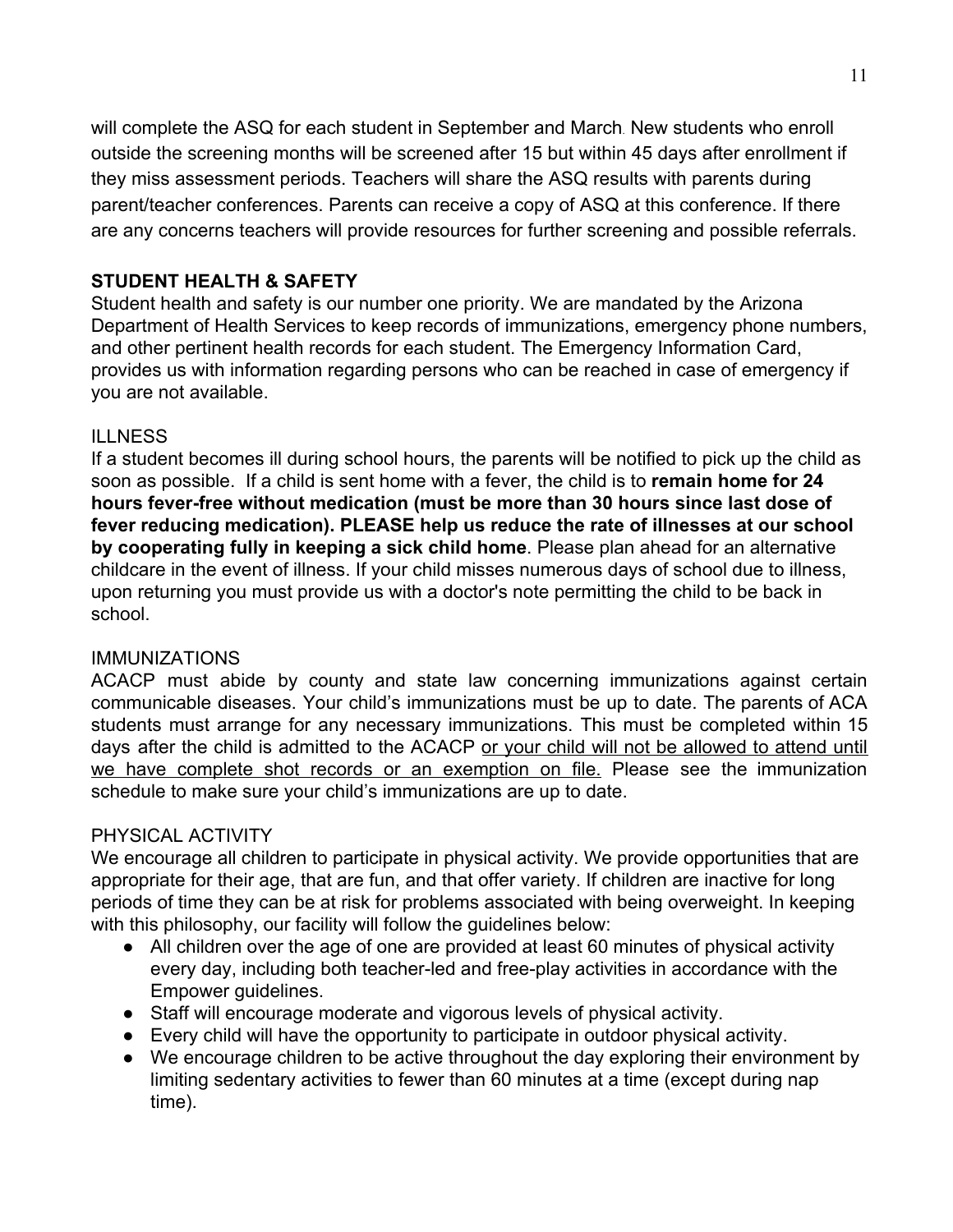- Screen time is not permitted for children under the age of two and limited to fewer than three hours per week for children ages two and older.
- No screen time during meal or snack time.
- Physical activity is never used or withheld as punishment.
- Information on screen time will be made available to families at least once per year.

#### <span id="page-11-0"></span>SUN SAFETY

- We will avoid playing in direct sunlight
- To protect the children's skin:
	- Please apply sunscreen to your child before sending them to school
	- Use sunscreen, lip balm, hats, sunglasses, light clothing and shade.
	- We will limit exposure during peak UV times, from 10 am to 4 pm.
	- We will regularly check the UV Index to monitor the intensity of the sun's rays and plan for outdoor activities accordingly.

## <span id="page-11-1"></span>MEDICATION POLICY

It is against regulations for us to stock medications. Parents wishing to have medication administered to their child at school must bring in the medication with the child's full name printed on the original bottle and must sign an authorization form for that specific medication. No medicine that has been transferred from the original container will be administered. No medicine will be administered if the dosage instructions are not consistent with the instructions on the label unless we have written authorization from a health provider. All medication must be properly labeled with: child's full name; type of medication; prescription number, if any; reason for the medication; date of authorization; date prescription filled and/or expiration date; and legible instructions for administration. The instructions must specify: dosage and route of administration; starting and ending dates of dosage period, if indicated; and times and frequency of administration. Designated staff members will administer all medications. **All medication is to be personally delivered by a parent to a staff member with a completed medication authorization form and NOT to be brought by a child in a lunch bag. This includes vitamins, and cough drops etc.** As much as possible, the parent should administer medication at home (before or after school).

## <span id="page-11-2"></span>EMERGENCIES, ACCIDENTS AND INJURIES

Every Montessori classroom has a first aid and CPR trained staff member. All actions necessary to insure the health and safety of a child will be taken in the event of a medical emergency or serious injury. In case of emergency, 911 will be called and the child will be transported to the nearest healthcare facility. Parents will be notified immediately following all serious injuries and in most cases, will make the decision regarding the need for medical intervention. Regardless of severity of injury, an incident report will be filled out and given to a parent when they pick up the child the same day of the incident. First aid will be administered to any child needing care.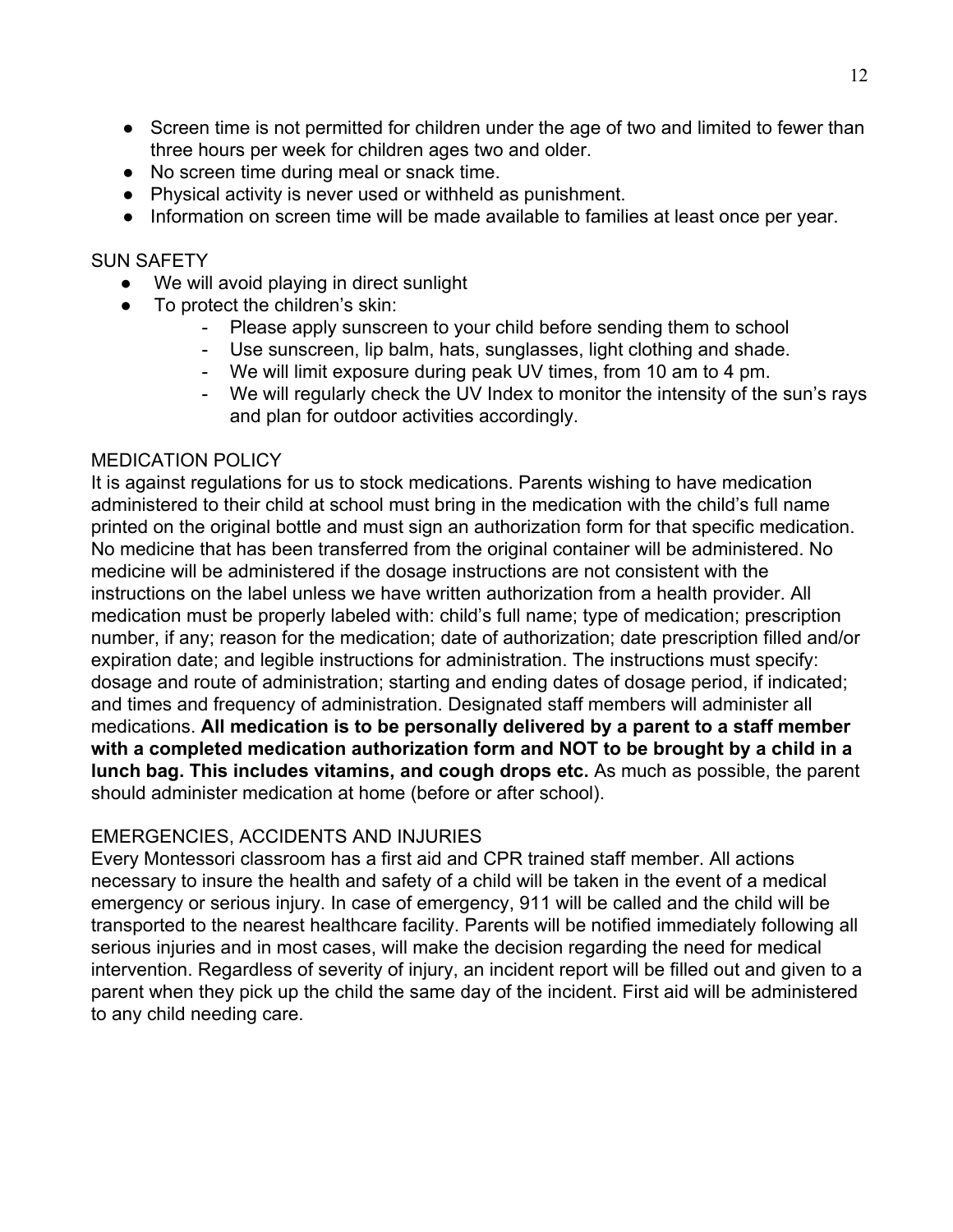## <span id="page-12-0"></span>MANDATED REPORTING

Arizona State Law requires that that child care facilities report immediately to the Arizona Department of Child Safety or the police department, any reason to suspect child abuse, neglect, or exploitation. We are not obligated to inform parents/guardians of this report.

## <span id="page-12-1"></span>HEALTH HABITS

We are committed to protecting the health and safety of our students. In keeping with good health habits we teach the children to wash their hands with soap every time they enter the classroom, after coughing or sneezing, coming in from the playground or outside, after touching something unclean, and after using the toilet and before and after eating. This should be enforced at home until it becomes a lifelong habit. Teach your child to blow his/her nose, discard the used tissues, and cover his/her mouth when coughing or sneezing.

# <span id="page-12-2"></span>ORAL HEALTH

Tooth decay is an infectious disease and a serious problem among young children in Arizona. Our facility recognizes that we play an important role in preventing tooth decay and in educating children, their families and staff on tooth decay prevention. In keeping with this philosophy, our facility will:

- Provide oral health education once a month
- Guide our staff members on steps they can take to prevent tooth decay according to the age appropriate guidelines in the Empower Guidebook.

## <span id="page-12-3"></span>TOBACCO

We are committed to supporting the efforts of the Arizona Smokers' Helpline (ASHLine) to help staff and parents quit tobacco. In keeping with this philosophy and to protect the health of our children, their families and our staff, our facility will promote the ASHLine information on the dangers of second and third-hand smoke by placing them in a visible spot at least once per year so parents and staff can see them. We will also refer parents, when possible, to ASHLine 1-800-55-66-222 or www.ashline.org. We are a tobacco free campus, so please do not have tobacco products within 200 feet of the school. If you would like to file a complaint or report violations call 1-877-AZ STOPS (1-877-297-8677) or visit: www.smokefreearizona.org/submit-complaint.aspWe

## <span id="page-12-4"></span>**NUTRITION**

The ACACP offers nutritious breakfast and afternoon snack daily as required by the Arizona Department of Health Services. See attachment for our current menu, more specific snack menus will be posted weekly. **Please inform your child's teacher of any allergies.**

# <span id="page-12-5"></span>JUICE

The American Academy of Pediatrics recommends that preschool children drink no more than four to six ounces of 100% fruit juice each day. If consumed in excess, children will fill up on juice and may eat less of nutritious foods during meals and snacks. Too much juice may also provide more calories than needed and expose children's teeth to too much sugar. Fruits and vegetables provide more fiber and less sugar than 100% fruit juice.

● Fruit juice shall not be served more than two times per week.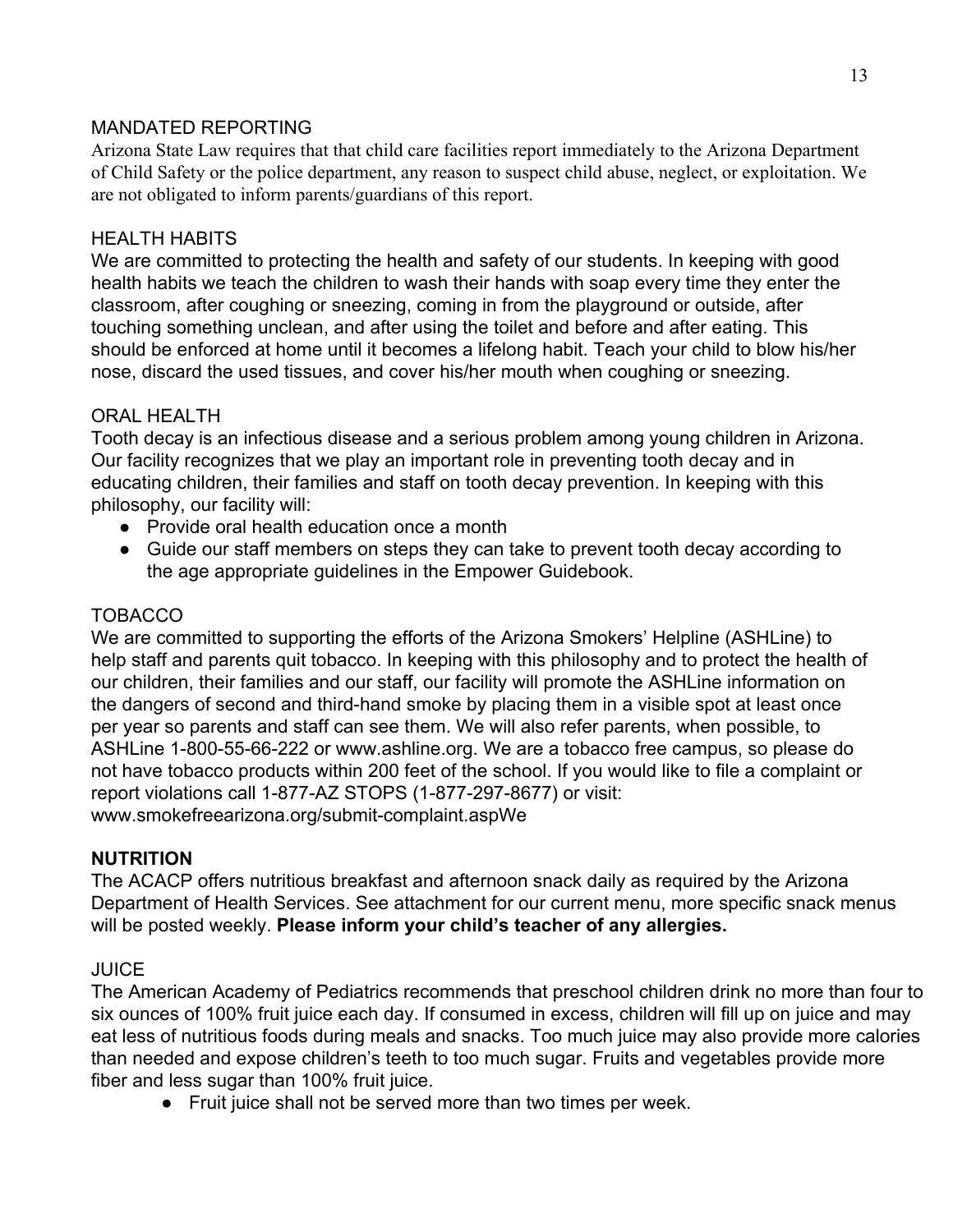- Only 100% fruit juice with no added sugar shall be served.
- Only 4-6 ounces shall be served at one time.
- Fruit juice shall only be served with meals and snacks and not continuously throughout the day.
- Water shall be used as the first choice for thirst.
- Water shall be offered throughout the day.

## <span id="page-13-0"></span>BOTTLES AND SIPPY CUPS

Bottle fed children must bring the number of prepared bottles that they require each day. They will be refrigerated and heated with warm water (bottles will not be heated in the microwave). They **must be labeled with the child's first and last name and the date**.

Sippy cups are useful when necessary. Children will be weaned off of bottles and sippy cups as soon as they are able to drink from a regular cup. Sippy cups are not recommended past Early Montessori.

# <span id="page-13-1"></span>LUNCH FOR STUDENTS

Parents are responsible for making sure a nutritious lunch for your child is brought or arranged for daily. The ACACP Montessori offers a menu of ready cooked meals that are heated in the ACACP cafeteria and are available for individual purchase if desired. Lunches must be pre-ordered through Renweb and account payments must remain current. Menu is available through Renweb as well as posted in the classroom. If not purchasing lunch from school, the student needs to bring his/her own lunch from home with the name marked, which will be refrigerated. If you make your child's lunch:

- Please send nutritious lunches.
- **Please do not send frozen or uncooked foods with your child for lunch, only foods that require minimal heating.** If frozen or uncooked foods are sent with your child for lunch they will be returned home and your child will be given whatever is on-hand from snack at lunch time.
- Students are not allowed to consume soda pop, sweets, or candies in the classrooms. If a parent provides sweets that they want to share we will send it home with your child and it is your responsibility to check for allergies and to decide if you want your child to eat it or not.
- To ensure the safety of all children at ACACP, **due to common nut allergies, we ask parents not to send any nuts or products that may contain nuts with your child to ensure the safety of all children.**

ACACP participates in the school lunch program. Eligibility is determined by federal standards based on family income within established geographic boundaries. Our facility will check and document eligibility. Students who are eligible will receive lunch that follows meal pattern requirements.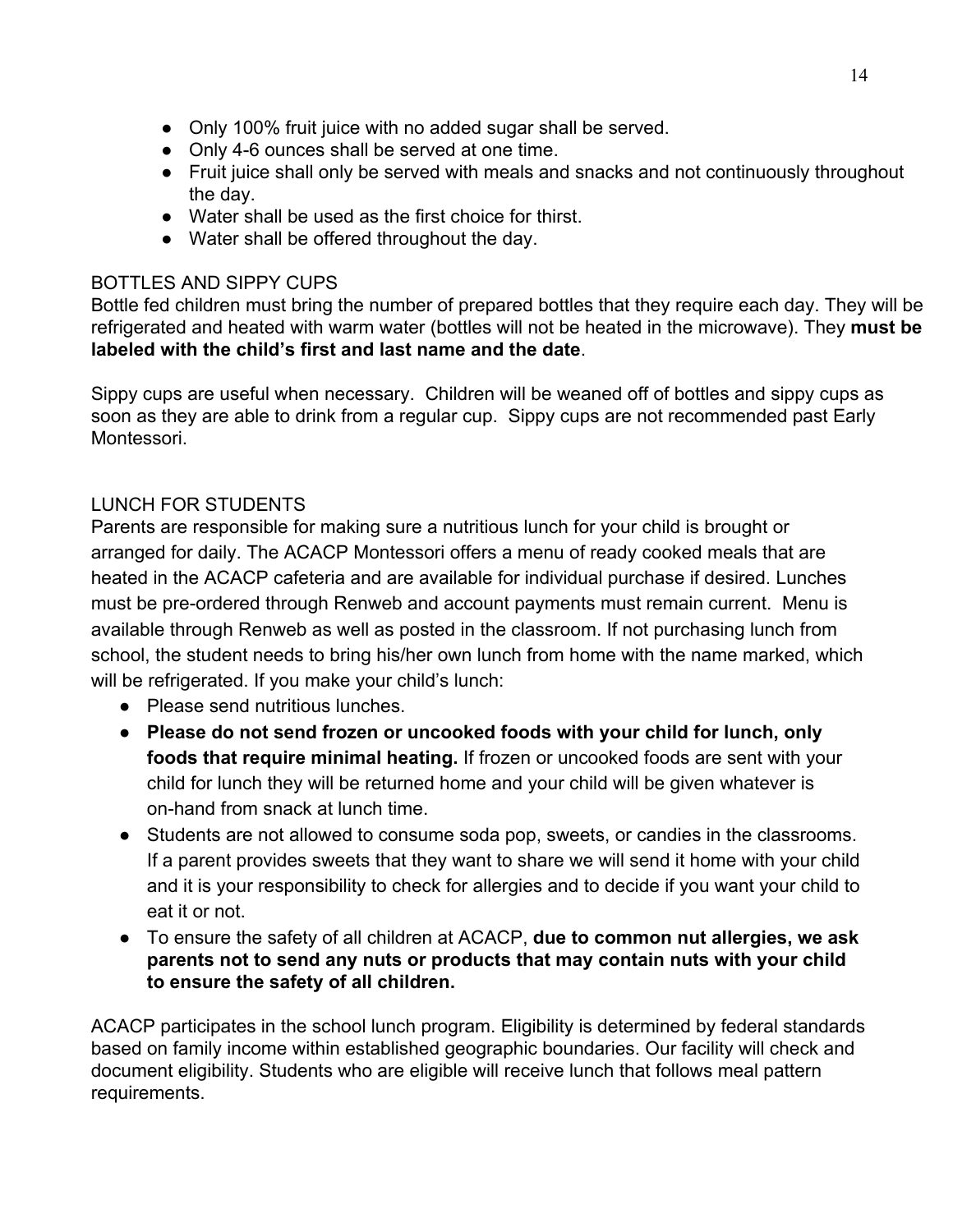CACFP supports child care facilities by making child care more affordable for many low-income families while promoting good eating habits. Eligibility for CACFP is determined by federal standards based on family income within established geographic boundaries. Our facility will check and document eligibility for CACFP. At this time, the ACACP, does not participate in the CACFP. If you would like additional information regarding eligible family enrollment, please contact CACFP at 1-800-352-4558.

#### <span id="page-14-0"></span>FAMILY STYLE MEALS

We recognize that family-style meal service has many benefits in child care settings, like allowing teachers, caregivers and children to eat together and creating a relaxed environment. Also, this method is ideal to provide a conversational environment where children not only develop good social skills, but can also learn good eating habits. We subscribe to the recommendations below at mealtime for children one year of age and older:

- We will serve meals family-style whenever possible to support children in learning to serve themselves and develop healthy relationships with food. Our role as caregivers is to provide nourishing food. The child's role is to decide whether and how much to eat.
- We will never force a child to eat.
- We will model behaviors for healthy eating and positive body image in the presence of children by having staff members recognize the important role adults play as role models for children as they learn to live healthy lives.

#### <span id="page-14-1"></span>**DIAPERING AND TOILET TRAINING (M6 ONLY)**

All rules, regulations and procedures from the Arizona Department of Health Services are followed to ensure sanitary healthy conditions for all children. A diaper changing log will be maintained for every child recording diaper changes and accidents and uses of the toilet (while toilet training). These are available to parents upon request. All children in M6 must must have a toilet training plan signed on file. A supply of diapers, wipes, and personal products if needed (such as diaper rash cream) that are labeled with your child's first and last name must be at the school at all times.

The ACACP Early Montessori will **assist you** in toilet training your child with the understanding that it will be successful **ONLY** if we work together. If parents are not training at home. Parents are asked to initiate training at home after meeting with us and updating the toilet training plan.

Please do not send children in underwear when they are not ready (they are still having multiple accidents per week), it is unsanitary for all children. Soiled items are not washed (in accordance with AZ DHS regulations); they will be placed in plastic bags for you to take home at the end of the day. Children should wear clothing that they can manage themselves (as much as possible). For toilet training, parents must supply pull ups, heavy ply cotton underpants and plastic covers (when ready to move out of pull ups), and additional changes in clothes. Pull ups will be used during nap time even if children have moved out of them while they are awake until the caregiver sees the child no longer needs them. We have child sized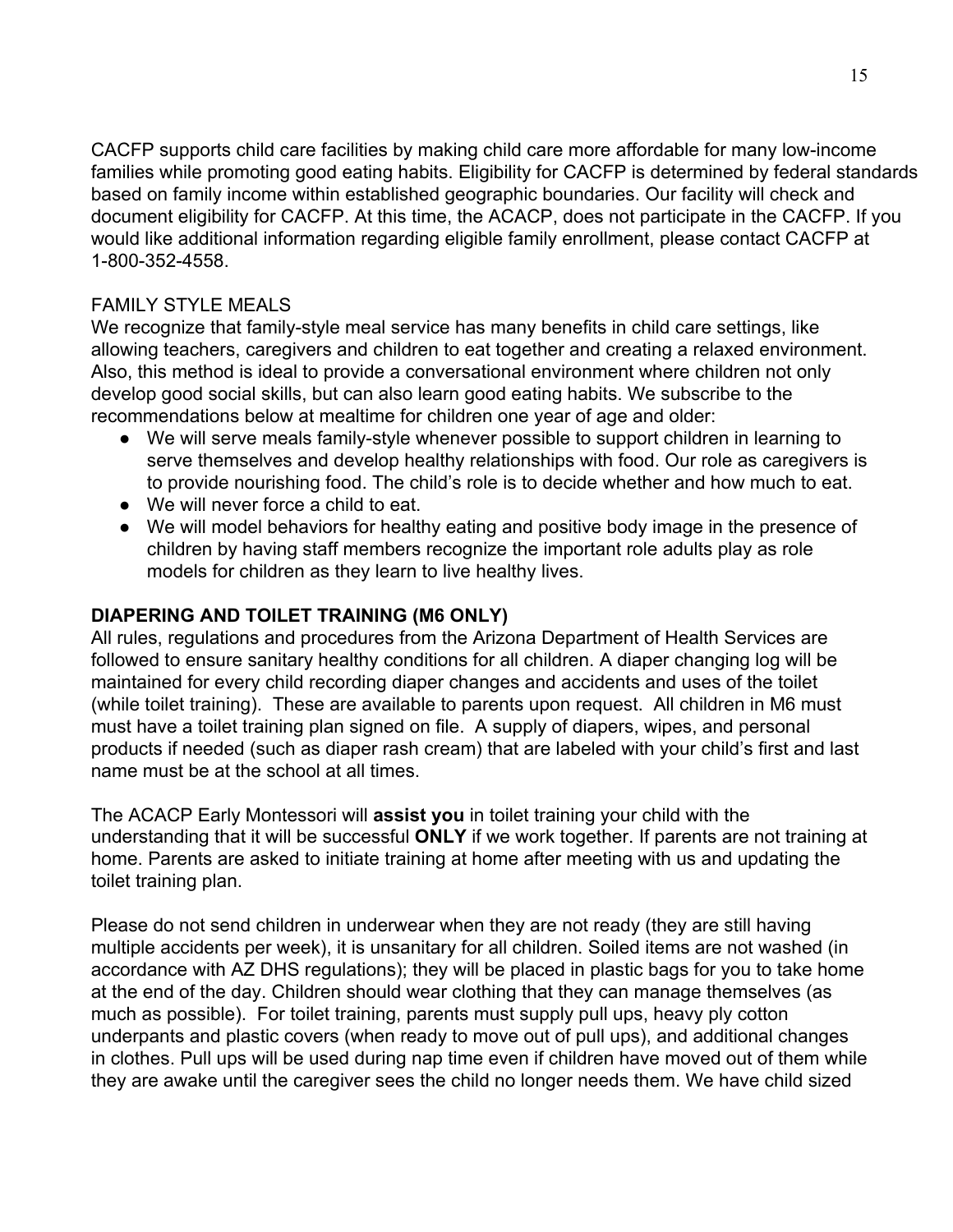toilets. Potty chairs are not permitted as per DHS regulations the child must use the toilet with running water/ sewer system.

#### <span id="page-15-0"></span>**CLOTHING**

- Make sure your child is dressed appropriately in clothing he/she can manage by him/herself: please have your child **wear slip-on or Velcro shoes** unless they know how to tie by themselves, **no flip-flops.** If your child comes to school in flip-flops he/she will be sent home, they are unsafe in the school environment. No skirts or dresses without pants on PE days.
- **No nail polish or makeup**.
- K students must be in uniform (light blue polo shirt {may be purchased anywhere} with logo {available for purchase in the office}, and black pants.)
- Make sure your child has an extra set of clothes at school including socks (2 sets for early Montessori)

## <span id="page-15-1"></span>**FACILITY, SAFETY AND SECURITY**

The ACACP is a closed campus school. The combined Montessori classroom capacity is 56 students for 1 year olds to Pre-K, in addition to the Kindergarten capacity. The rooms are specially designed to meet the requirements suggested by Dr. Montessori as well as the Arizona Department of Health Services. Most of the furniture, indoor bathrooms and sinks are designed to facilitate young children using them independently. The exclusive, secure and modern playground facilities are fenced with block and wrought iron fences. They are accessed through the classrooms and are secure. Teachers check daily to ensure the playground areas are safe from any dangers or hazards.

#### <span id="page-15-2"></span>EVACUATION DRILLS

Drills will be conducted at least once monthly and posted in the classroom.

#### <span id="page-15-3"></span>PARENT ACCESS

 Parents have access to the areas on facility premises where their enrolled child is receiving child care services.

#### <span id="page-15-4"></span>LIABILITY INSURANCE

Arizona Cultural Academy & College Prep carries current liability insurance, which covers activities conducted by the Montessori Program.

#### <span id="page-15-5"></span>INSPECTION REPORTS

Current inspection reports conducted by ADHS, as well as gas, fire, and sanitation reports, are kept on file in the ACACP office and are available for viewing during regular hours upon request.

#### <span id="page-15-6"></span>PESTICIDE NOTIFICATION

72 hours prior to pesticide application, notices will be posted on the posting board of each classroom that is to be sprayed. Pesticide information is available upon request.